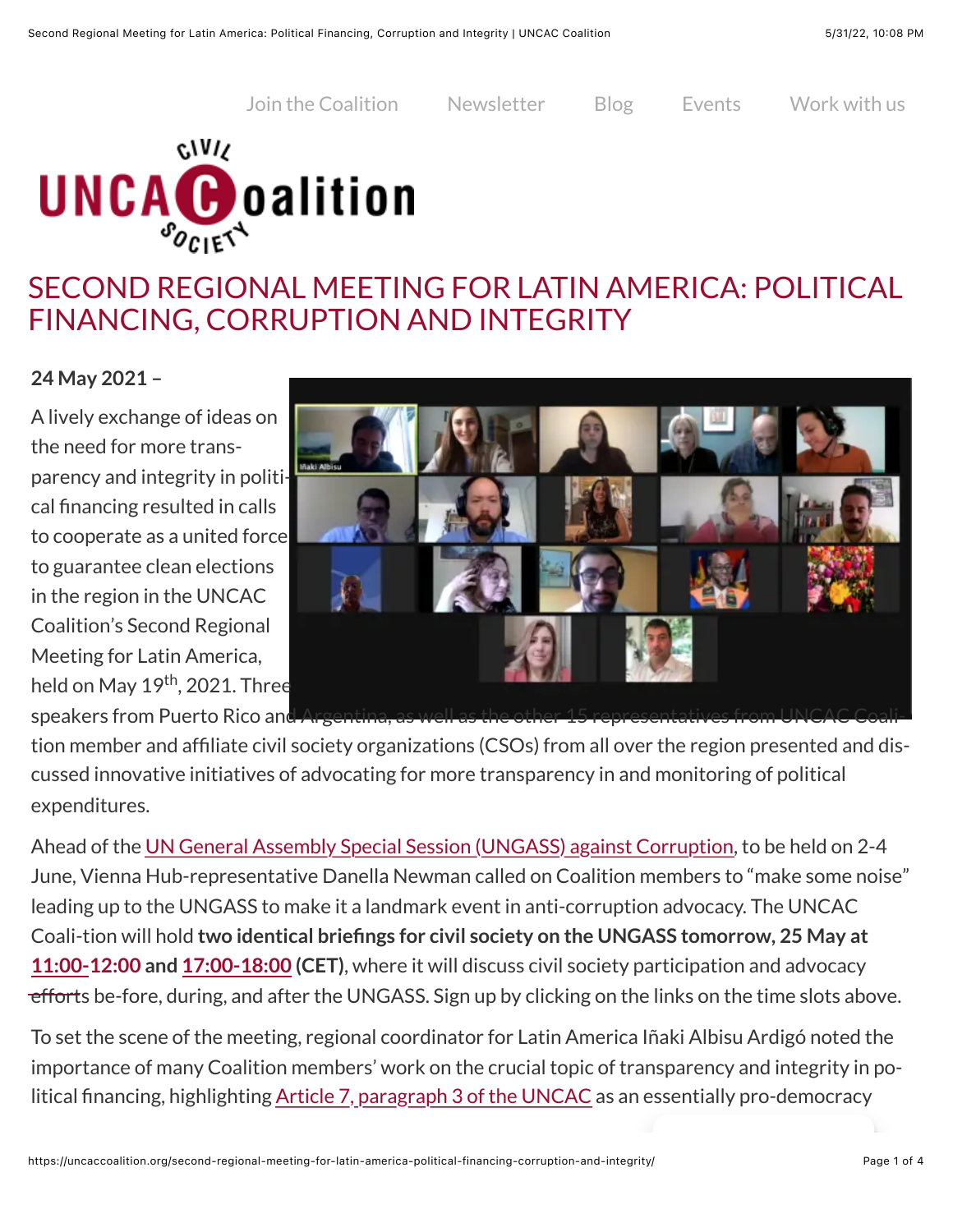article, a way of guaranteeing an international legal instrument to prevent big money and undue influence from jeopardizing our democracies.

# **Guaranteeing integrity in political financing in Latin America**

The following are summaries of the presentations held by the three speakers:

### **Puerto Rico**

Eneida Torres, Executive Director, and Rafael Durand, Secretary of the Board of Directors, of Coalition member organization [Centro de Gobernanza Pública y Corporativa](https://gobernanzapr.org/), Puerto Rico's leading anti-corrup-tion watchdog, provided a run-down of the current state of political financing in Puerto Rico. As part of the United States, Puerto Rico is similarly affected by the influence of big or dark money through the abuse of Super Political Action Committees (PACs), used to circumvent electoral financing regulations. Although the island's government has created new rules and procedures to monitor campaign fi-nances, Super PACS operating in Puerto Rico are set up in other US states with less regulation.

Eneida and Rafael showcased one of their organization's projects which aims to curtail the influence of illicit money in elections: After having worked with media and academic organizations to collect concrete answers from each party's candidate to the gov-



ernorship to a series of questions relating to their future policies, appointments and, more importantly, their financiers, they published [a study](mailto:https://gobernanzapr.org/wp-content/uploads/2021/01/Estudio-las-propuestas-sobre-buena-gobernanza-publica-candidatos-2020.pdf) of the answers in 2020. They noted that while the study pro-vides an in-depth insight into the gubernatorial candidates' intentions, the lack of participation by the two leading candidates in the section about corruption and integrity is, for them, a warning sign.

## **Argentina**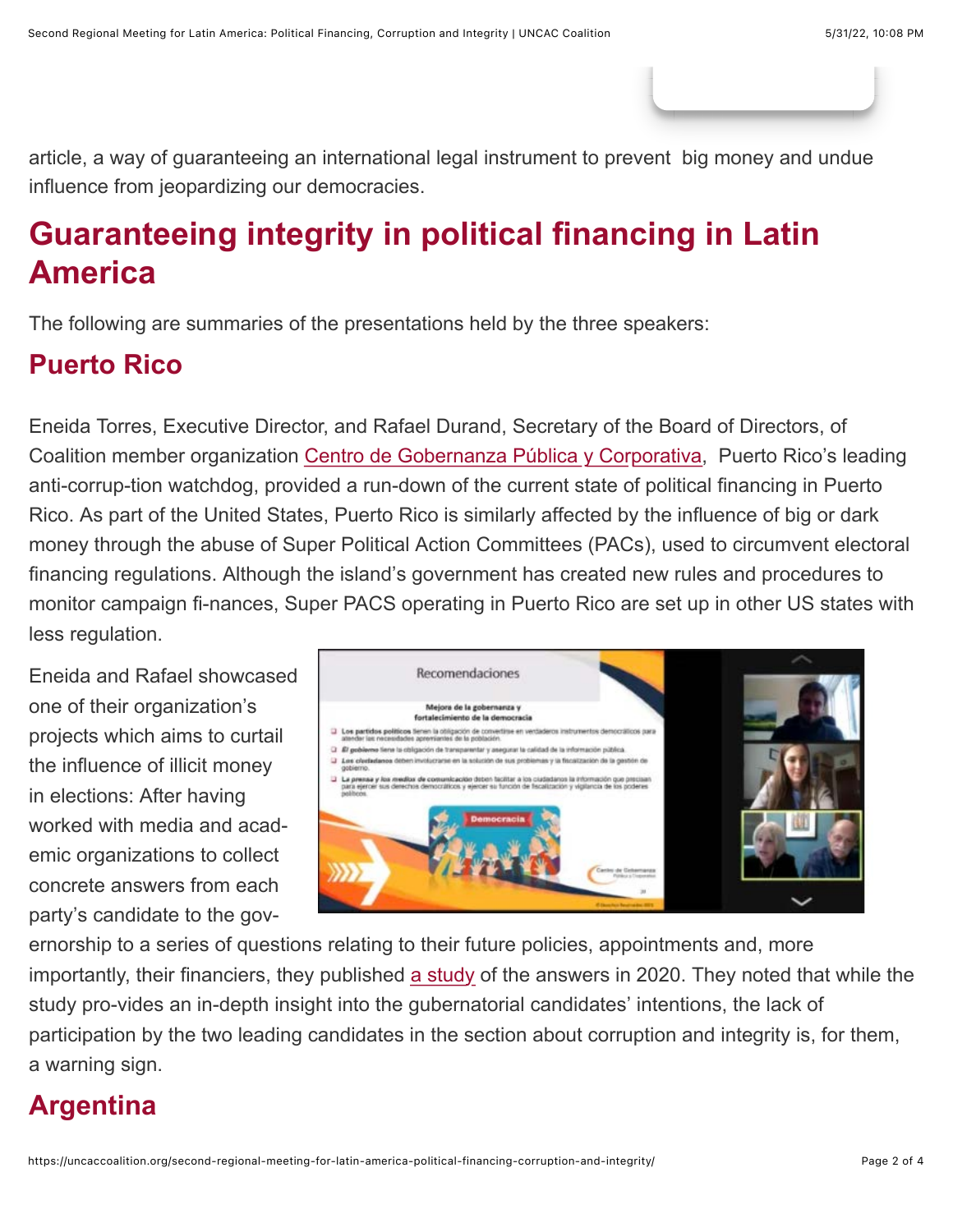Corrupción e integridad en el Financiamiento Político ÃXITO relativo - visibilización de la problemática y publicación de datos 2019

> X AIP en general y en \$ politico X Falta de control y cumplimiento de las leyes de financiamiento

□ Intervención de SC en todo el proceso

: fundeps



The Argentine UNCAC Coalition member organization [FUNDEPS](https://www.fundeps.org/) works mostly on anti-corruption and integrity matters at the sub-national level, focusing on the province of Córdoba. Nina Sibilla, Coordinator of the Democracy Area of FUNDEPS gave an ac-

count of [an important initiative](https://www.fundeps.org/financiamiento-politico-cordoba/) the organization launched in order improve the enforcement of and adherence to political finance regulations. FUNDEPS had noted that political finance reports, to be presented to provincial judicial authorities upon the completion of the electoral cycle, tended to be presented with notable delays; years after the elections had taken place. As the 2019 elections were wrapping up, FUNDEPS requested political finance reports from the provincial judiciary, but their request was denied. Consequently, they coordinated with other NGOs and journalists to campaign for the publication of these reports. In the end, the pressure worked: in 2020 they managed to access the reports one week before the planned launch of their campaign.

The example of FUNDEPS shows how civil society organizations and the media can work together to make sure electoral finance transparency rules are enforced.

### **Other CSO initiatives on promoting integrity and fighting corruption on political financing:**

- Claudia Vega from [Ecuador's Fundación Ciudadanía y Desarrollo](mailto:https://uncaccoalition.org/anti-corruption-platforms/latin-america/ecuador/fundacion-ciudadania-y-desarrollo-fcd/) shared a relatively new initiative called *[Cuentas Claras](http://www.cuentasclaras.org/)* (Clear Accounts), where the organization requested, digitized and analyzed campaign financing data from the Consejo Nacional Electoral (National Electoral Council). In only a few months, they were able to call foul on candidates submitting incomplete, unreadable or erroneous financial statements.
- [Transparencia por Colombia provided some insights into a report they wrote called](https://www.monitorciudadano.co/elecciones-contratos) *Elecciones y Contrataciones Públicas* (Elections and Public Procurement). This initiative cross-referenced party and campaign donors with public sector contractors and providers. They noted a clear link between donations made to a successful political campaign and companies receiving public contracts.
- Paraguay underwent a massive electoral system reform in 2020. According to Marta Ferrara from [Semillas para la Democracia](mailto:https://uncaccoalition.org/anti-corruption-platforms/latin-america/paraguay/semillas-para-la-democracia/), [the new system compromises electoral integrity](https://www.semillas.org.py/proyectos/fortalecimiento-de-capacidades-para-hacer-frente-a-la-reforma-electoral/), and also makes it easier for state funds and dark money to infiltrate the electoral finance regime.